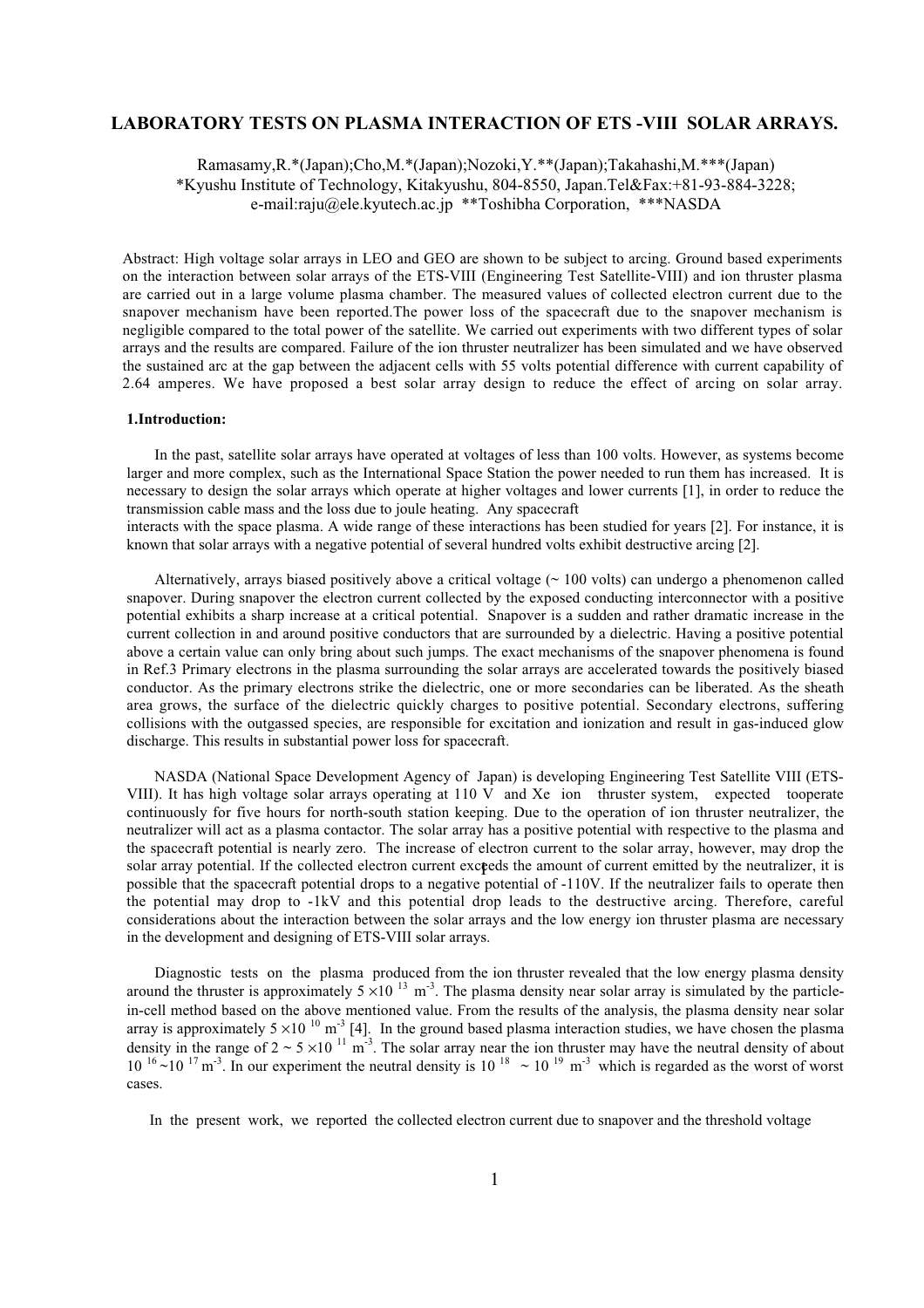for the gas-induced glow discharges. We also simulate the failure of the ion thruster neutralizer and we examine, whether that situation will lead to the sustained arc or not. We carryout experiments with two different designs of solar arrays, one with RTV (Room Temperature Vulcanization silicon rubber) between the solar cells and another without RTV.

# **2. Experiment:**



Fig.1.Schematic of experimental set-up

Interconnector  $\left\{\n \begin{array}{c}\n 21 \text{ cm} \\
\text{RTV}\n \end{array}\n \right\}$ 

 $\begin{pmatrix} \text{cable} \\ \text{b} \end{pmatrix}$ 

Kapton Solar cell

17.5 cm

RTV silicon

Figure.1 shows the schematic diagram of the experimental setup. The length and diameter of the vacuum chamber are 1.2 m and 1 m respectively. The sub-chamber has a plasma source, the main chamber and the sub chamber are connected through a gate valve. Xenon Plasma is created using the plasma source in the sub-chamber that generates the plasma temperature of 1.6 eV and density of 2 - 5  $\times$  10  $^{11}$  m<sup>-3</sup>. In order to simulate the operational temperature of 40° C at GEO, we use IR lamps inside the chamber. The solar array is placed inside the chamber so that its face is parallel to the chamber axis.

ETS-VIII solar array string layout is shown in Fig.2. It consist of 88 strings (two wings), each with 262 Si-IBF (Integrated Bypass Function) solar cells. Each string produces the bus voltage of 110V and placed as four rows of 66 cells, Two strings are connected together in the harness. The gaps between adjacent cells are potted with nonconductive adhesive. Each string produces approximately 1.32 A current. The ETS-VIII array has adjacent cells with 55 volts potential difference with the current capability of 2.64 amperes (worst case). The cover glass is made of BRR/s-0213. The schematic diagram of the solar arrays, which we have used for the study are shown in Figs.3a and b. The solar array contains 3 strings, we call the strings as R, B and G respectively. Each string consists of five cells (3.5cm  $\times$  7 cm each). We use two different designs of solar arrays, one with RTV (Fig.3a) between the cells, we call this as W/RTVthroughout this paper. Another one is without RTV between the cells (Fig.3.b), and the solar array string terminals are connect to the connecting cables through the bus bars, which is made of conducting material. We call this as W/O/RTV throughout this paper. In the case of W/RTV, the bus bars are covered with RTV. A digital video camera is used to record the arcs on solar array during the experiment.

 We studied the snapover mechanism and measured the collected electron current and identified the threshold voltage for the glow discharge induced by the snapover. All the three strings are positively biased at same potential using the power supply, which is grounded through the  $1k\Omega$  resistance. The collected current was measured across the resistance using a passive probe (10:1) (Tektronix - P6112) connected to a 4-channel oscilloscope (Tektronix TDS 224).

The experimental circuit for the measurement of sustained arc phenomena is shown in Fig.4. To simulate the potential difference between the adjacent strings, we applied the potential difference  $(V_a)$  of 55V between the strings R and B using a floating power supply at the external circuit. The maximum current to flow is limited to

Fig.3.Schematic of the solar array (a).Array without RTV (b).Array with RTV.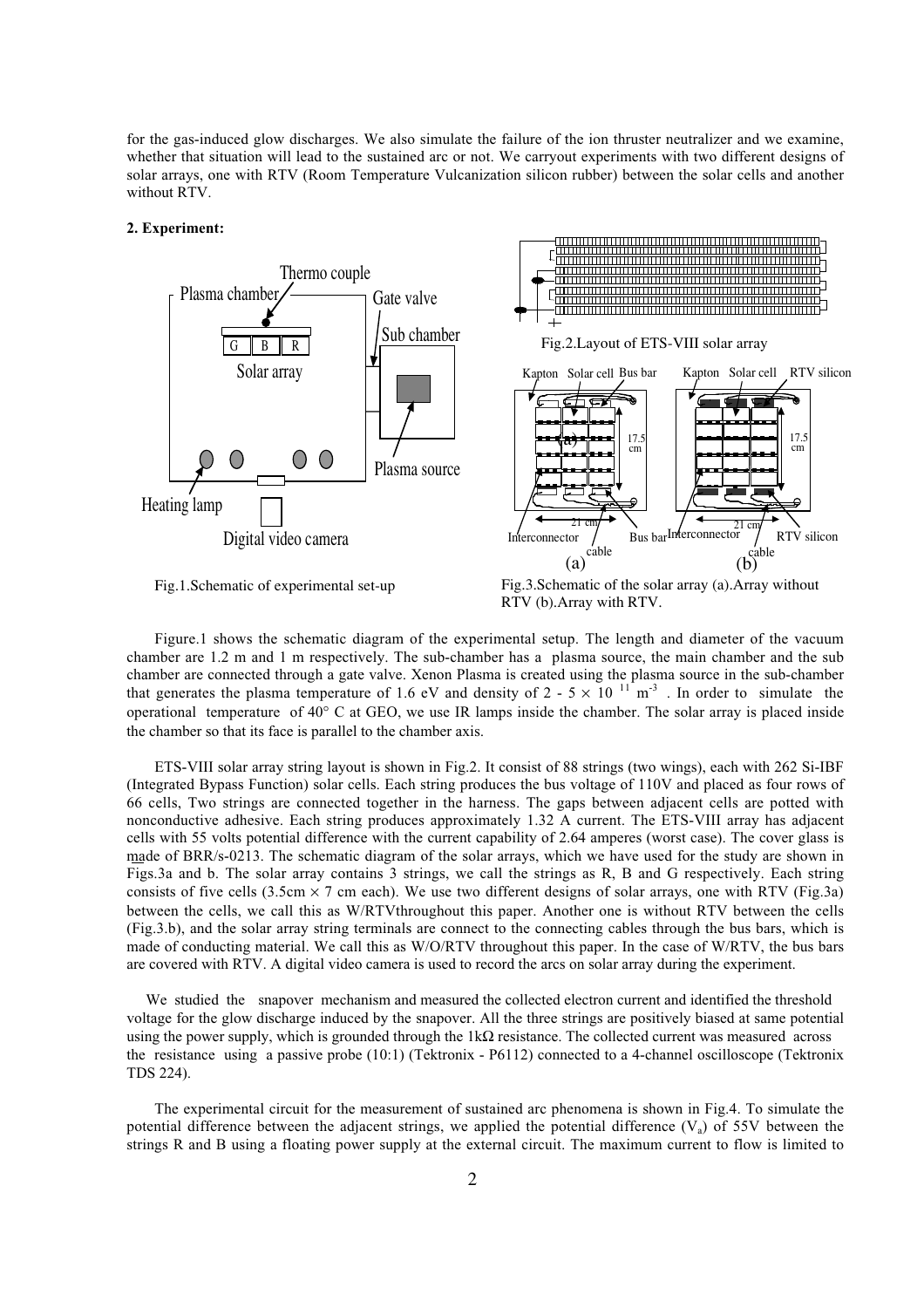2.64 A. We bias the solar array strings at -500V (V<sub>d</sub>). The currents flowing through the strings ( $I_R$ ,  $I_B$ ,  $I_G$ ) are measured using current probes (Tektronix-P6022), and the array potential  $(\phi_a)$  is monitored using a HV probe (Tektronix- P5100) .

Before we start each experiment, we bake the solar array at a constant temperature of 70 °C for two hours to evacuate the gas and water molecules from the surface of the solar array. The array temperature during the experiment is kept to 40 $\degree$  C  $\pm$  1 $\degree$  C unless noted otherwise.

## **3.Results and discussions:**

#### **3.1.Collected current**

Measured electron currents at different neutral densities for W/ RTV and W/O/RTV are given in Fig.5. In the orbital conditions, the neutral density around the solar array is very low (10<sup>15</sup> ~10<sup>17</sup> m<sup>-3</sup>) when compared to the present study  $(10^{18} \text{~}10^{19} \text{~}m^3)$ . We have simulated the worst case because once we know the threshold of the snapover at the worst condition, then we can come to the conclusion in the real case. The collected current increases with increase in neutral density and the bias voltage for both the cases, and the same is higher for W/O/RTV than W/RTV. Higher electron current collection with W/O/RTV is due to the reason that the area for the current collection is larger compared to W/RTV. In the case of W/O/RTV, the bus bars collect more electrons, which is made of conductive material, thus the conducting area exposed to the outer plasma is larger in this case. However, in the case of W/RTV, the bus bars are covered with RTV and less conductive area (only interconnectors) of the array is exposed to the plasma. Brom the results it is clear that the bus bars covered with RTV reduces the electron current collection.

Figure 6 shows the threshold voltage for the gas-induced glow discharge due to the snapover at various neutral gas densities for solar array W/RTV and W/O/RTV. It is noted that the threshold voltage decreases with increase in neutral density. The threshold voltage for the glow discharge inception is higher between 320 and 370 V for solar array W/RTV and the same is lower between 95 and 290V for W/O/RTV. The current measured during the glow discharge at different neutral gas densities increases with increase in neutral density. The amount of current collected is 3 or 4 times larger than that of the current collected just before the glow inception. For an





example the maximum current collected at the neutral density of 3.  $\times10^{19}$  m<sup>-3</sup> at 95V for W/O/RTV is about 2.2 mA, whereas the same just before the glow inception is only 0.7 mA. For W/O/RTV, the glow was observed at bus bars which were the largest conductor exposed to the plasma. For W/RTV the glow was observed not only at bus bars but also at interconnectors, because the area of exposed bus barwas as small as the exposed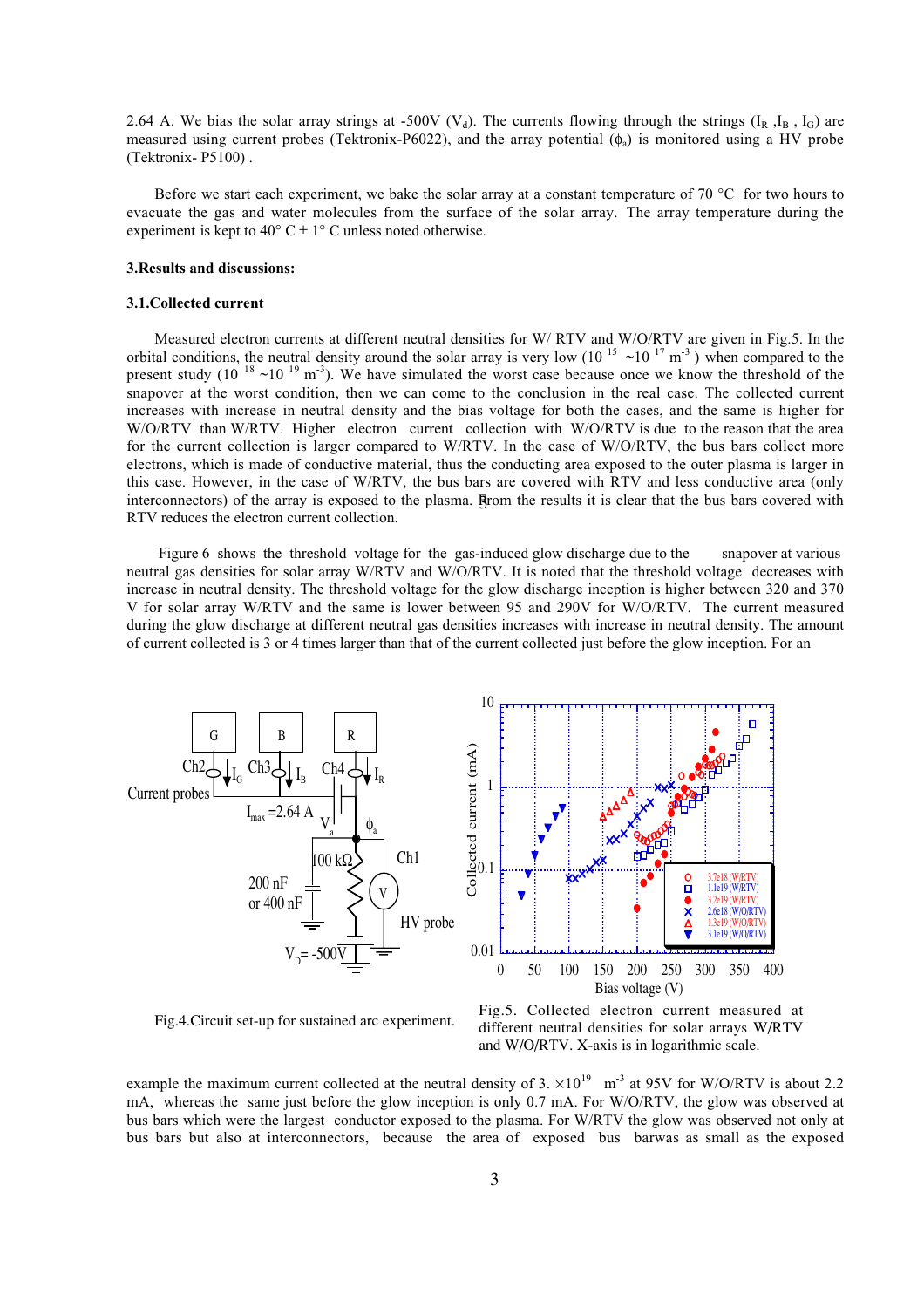interconnector. In real spacecraft, a huge amount of electron current will be collected by the solar array during the glow discharge, and the power loss is substantial.

Fig.7.shows the collected electron current at different bias voltages for different number of the array strings biased at the same time for solar array W/O/RTV. From the graph it is clear that the collected electron current depends on the collected area, but not linearly proportional. This can be explained as follows; before the snapover, the conductor/dielectric of the solar array maintains the equilibrium with the plasma primarily through an approximately hemispherical sheath above the positively biased conductor. Ambient electrons enter into the sheath



W/RTV and W/O/RTV. X-axis is in logarithmic W/O/RTV. Neutral density is  $1.8 \times 10^{19}$  m<sup>-3</sup> scale.

Fig.6.Threshold voltages for gas-induced glow Fig.7.Collected electron current measured at different discharge at different neutral densities for solar arrays bias combinations of the solar array strings of

by their own thermal energies, and once inside they are accelerated radially inward towards the conductor. For the case of positive bias of only one string, more electrons per unit area will reach the sheath from all the directions. But for the bias of three strings the electron reaching the sheath from all the directions is limited. This may be the reason that the collected electron current is not linearly proportional to the area of the solar array. In real spacecraft conditions, the area available for the current collection is much larger, If the collected current is proportional to the area, then solar arrays collect more current, eventually it leads to the power loss of the spacecraft. In the ETS-VIII satellite, we have totally 23056 cells and each string (262 cells) will supply 110 volts and 1.32 amperes of current. The total power generated by the solar array is 12.66 kW maximum. The solar array that we have used for our experiment contains 15 solar cells. By extrapolating the data, the expected collected current for the ETS-VIII solar array which has RTV is about 228.4 mA at 110V. The expected power loss of the spacecraft is about 25.1 Watts. This power loss is negligible when compared to the total power generated from the solar power system of the satellite.

If the neutral density around the array increases accidentally to  $10^{18}$  or  $10^{19}$  m<sup>-3</sup>, the gas-inducedglow discharge might occur then the potential of the array will drop to negative value. The maximum expected negative potential for that case is about -110V. The Ion thruster will operates for five hours. We simulated the same conditions in our experiments and we did not observed any arc for five hours at bias voltage of -110V for the both designs of the array.

### **3.2.Sustained arc:**

 In the case of failure of the neutralizer the potential of the solar array will drops instantaneously to -1kV negative and there is a chance for the sustained arc formation. In the present investigation, we have increased the negative bias voltage to -500V. A short duration electrical discharge between adjacent solar cells with highest potential difference can lead to the sustained arc. In this case the plasma as a result of an initial arc can provide a conductive path through which solar array power can flow. The strings of the solar arrays are short-circuited by the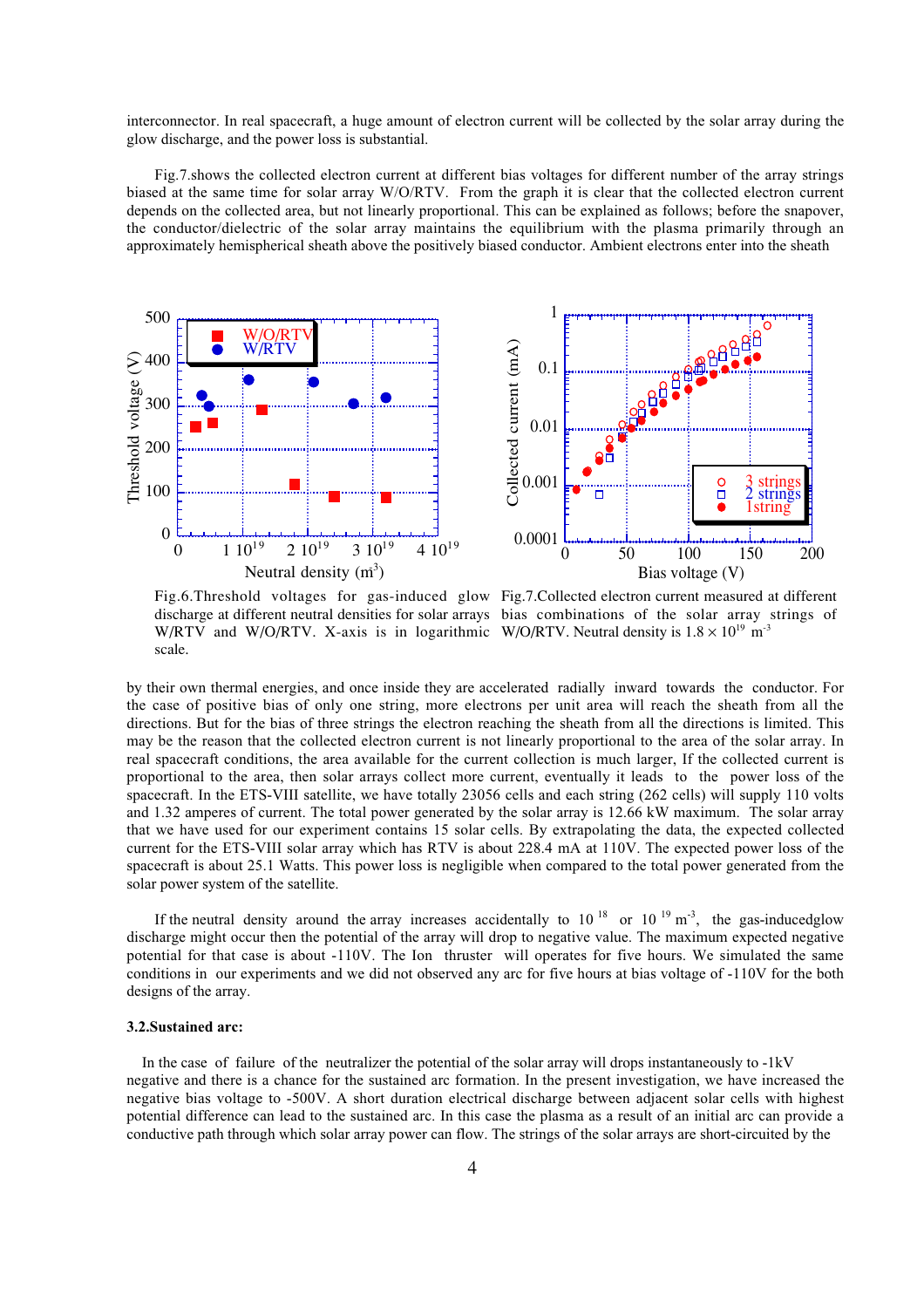

Fig.8.Typical waveforms of sustained arc experiment. Discharge current,  $I_R$ , at the top of the figure, neutralization current, I<sub>B</sub>, at middle and array potential,  $\phi$ <sub>a</sub>, at the bottom of the figure.



Fig.9.Measured pulse width at various inter-string voltage between the strings R and B for the solar arrays W/RTV and W/O/RTV. Error bars indicate the standard deviation. Each point is an average of at least 3 measurements., and maximum of 24 measurements

plasma. This solar array power may be sufficient to sustain the arc and the current keeps flowing until the array is broken [5].

Typical waveforms measured in the sustained arc experiment are given in Fig.8. The purpose of this experiment is whether an arc occurs at the string R leads to the sustained arc or not. Once an arc occurs at the string R, a positive current will flow from the same, which we call as the discharge current. The energy for the discharge current is supplied by the charges stored in a coverglass of string B and G. The current flowing through the string B and G is called as the neutralization current. In figure T5+ denotes the time at which the peak has 5% of its peak value in the neutralization current waveform and T5- denotes the time at which the neutralization current waveform has 5% of its peak current value at the other end of the waveform. Pulse width is defined as the time difference between T5- and T5+.

In Fig.9 we plot the pulse width of the neutralization current at different applied potential between the strings R and B for the solar array W/RTV and W/O/RTV. From the figure it is seen that the pulse width is smaller for the case of solar arrays with RTV. The pulse width increases with increase in inter-string voltage for both cases. To check whether the sustained arc occurs at higher plasma density or not, we have increased the plasma density to  $4.1 \times 10^{11}$  m<sup>-3</sup>. To simulate the worst case we have increased the external capacitance in the circuit from 200 nF to 400 nF. The capacitance value of the coverglass in one string of ETS-VII solar array is about 180nF. Even at the worst case (neutral density:  $2.2 \times 10^{19}$  m<sup>-3</sup>, plasma density:  $4.1 \times 10^{11}$  m<sup>-3</sup>, and capacitance:  $400$ nF) we did not observe sustained arc at the solar array W/RTV. But for the case of solar array W/O/RTV, we observed the sustained arc between the R and B strings of the solar array at neutral density of  $2.2 \times 10^{19}$  m<sup>-3</sup>, plasma density of  $4.1\times10^{11}$  m<sup>-3</sup>, and capacitance of 200nF. Figure 10 shows the charge from the coverglass of the string B at different values of inter-string voltage between the strings R and B. The charge released increases with increase in inter-string voltage, but the same is higher for the solar arrays W/O/RTV. It should be noted that coverglass of B string has a capacitance of 3.5nF, which can supply only  $1.7 \times 10^{-6}$  C to the arc. The fact that the charge more than that value is supplied by B string to the arc, indicates that the power supply between the strings R and B contributes to supply the additional charge to the arc plasma. When the amount of charge is limited to a finite value, the arc ends as a single pulse. But when it becomes infinite, it means that the power supply keeps supplying the current between the strings. From figure it is found that at higher plasma densities the charge is higher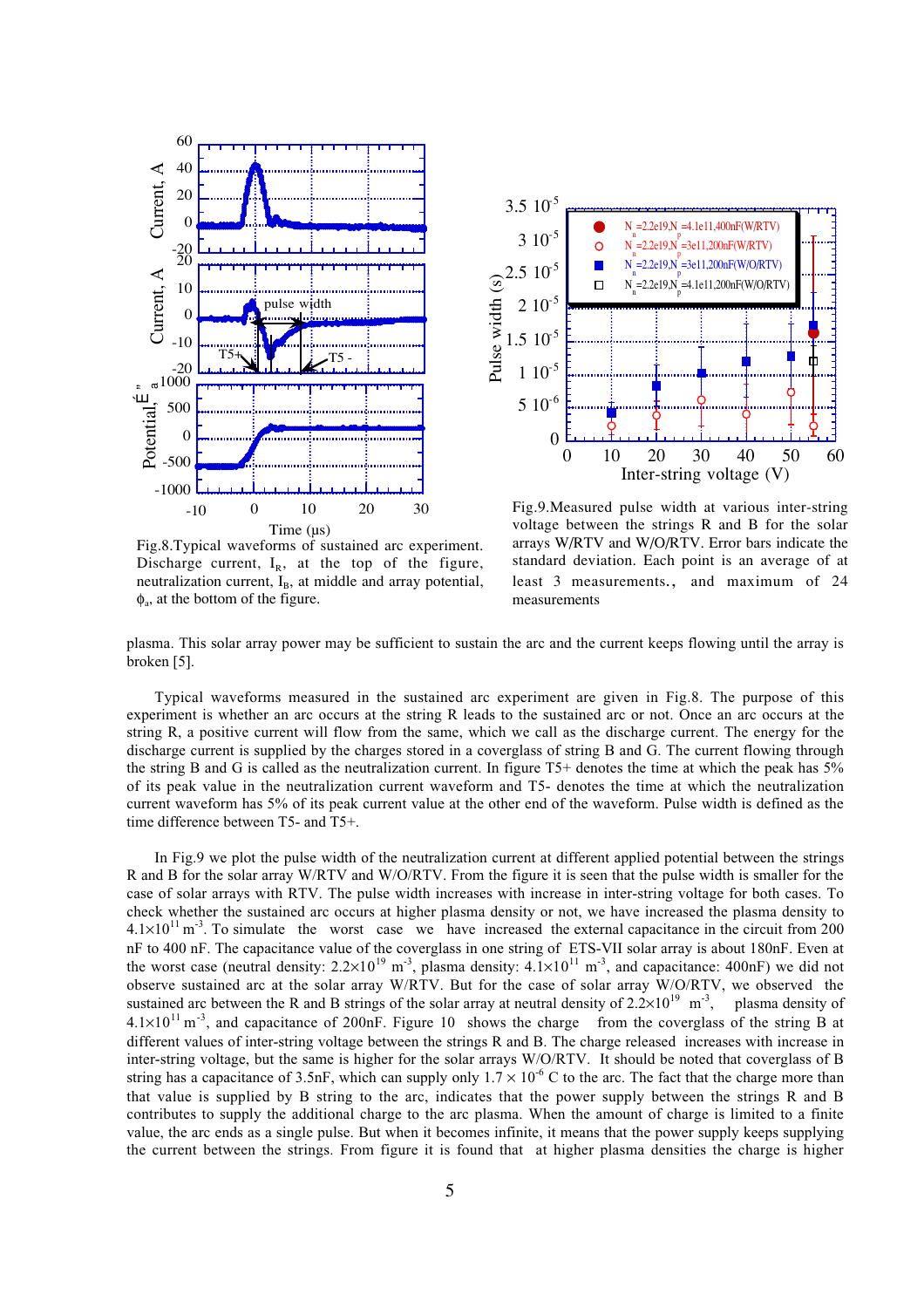implying that the chance of sustained arc is higher at higher plasma densities. From the above figures (Figs.9 and 10) it is found that RTV between the strings of the solar array prevents the sustained arc formation between them.

 Figure 11 show a model of the formation mechanism of sustained arc between the adjacent cells of the solar array. Once an arc occurs at the interconnector of the solar cell, the arc current will flow through the capacitance connected in the external circuit to the chamber wall and close the current path.



Fig.10.Charge released from the coverglass of B string at various inter-string voltage between the strings R and B for the solar arrays W/RTV and W/O/RTV. Error bars indicate the standard deviation. Each point is an average of at least 3 measurements., and maximum of 24 measurements



Fig.11.Model of formation mechanism of sustained arc between the adjacent cells of the solar array. Path 1 is a current path between the arc spot and the chamber wall through the external capacitance. Path 2 is a connection of arc spot with the coverglass of nearby solar array and the path 3 is the current path between the interconnectors of the adjacent cells through the external power supply.

This path is denoted as path 1. If the arc plasma makes the coupling with the coverglass of the nearby solar cells, then it supplies energy to the arc plasma (path 2) and that will grow and makes connection with the interconnector of the nearby solar cell. Then the current path (path 3) will be formed between the interconnectors of the adjacent cells through the external power supply  $(V_a)$ . The arc will be sustained by the power supply and develops the short circuit between positive and negative end of the power supply leading to destruction of the solar array circuit.





 $(a)$  (b)

Fig.12.Microscopic pictures of the sustained arc point between the strings R and B of the solar array W/O/RTV. (a). before arc (b).after arc.